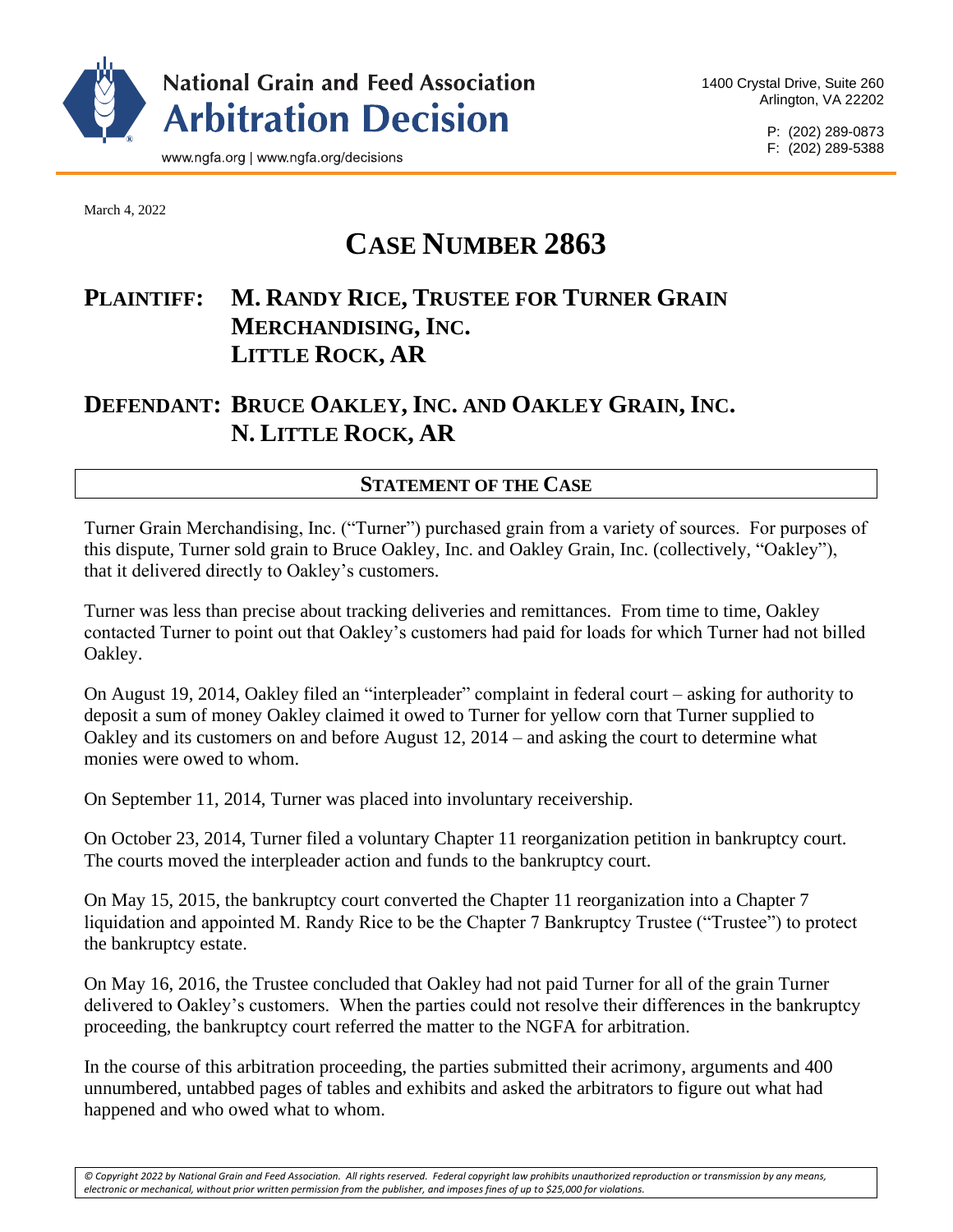Oakley objected to the timeliness of the claims asserted against it in the bankruptcy proceedings by Rice. Although the arbitrators are sympathetic to Oakley's frustration with the delays, the matter is properly before NGFA. This matter came to NGFA by way of a court order that directed the parties to arbitrate their claims in accordance with NGFA Arbitration Rule 1(A)(2), and this matter was timely filed within thirty days of the court order pursuant to NGFA Arbitration Rule 1(E).

### **THE DECISION**

#### **Count I: Unpaid Loads**

Oakley contracted for, and Turner supplied, yellow corn to be delivered to Oakley's customers. The Trustee contended that Oakley paid Turner for some, but not all, of the loads.

#### *Proof of Delivery of Unpaid Loads*

The Trustee claimed that Oakley had not paid for 32,093.40 bushels of corn. The Trustee's Exhibit referred to 32,078.71 bushels of corn. The parties resolved their dispute as to 11,397.80 bushels over the course of the arbitration.

Oakley disavowed knowledge of Turner's deliveries of some of the disputed bushels, pointing out that according to its records, Oakley had fulfilled these obligations from its own inventory, rather than relying on shipments from Turner. The Trustee maintained that although Turner made the deliveries, it acknowledged that for 4,012.15 of those disavowed bushels it had no contract confirmation or delivery tickets to suggest that a delivery had been made. The arbitrators disallow the Trustee's claim for those bushels.

For the remaining 16,668.76 disputed bushels, the Trustee supported its claims with Oakley's contract confirmations, destination scale tickets and Oakley's allegations in its interpleader action. The arbitrators find that these bushels were delivered.

#### *Payment*

The Trustee asserted that Turner was not paid for the 16,668.76 delivered bushels. Oakley does not suggest that it paid Turner.<sup>1</sup> The arbitrators find that Oakley owes the bankruptcy estate \$75,277.44 for the 16,668.76 bushels of yellow corn Turner caused to be delivered to Oakley's customers at a variety of prices.<sup>2</sup>

#### **Unpriced Grain**

The parties agreed that – in addition to the transactions in Count I of the complaint – from April 2 through August 12, 2014, Turner caused corn to be delivered to Oakley destinations. The Trustee

<sup>1</sup>Several of Oakley's exhibits contain the handwritten notation that Oakley paid someone else for the grain. In its rebuttal argument, Oakley claimed that it paid the entity that actually supplied the grain. Although there may be circumstances in which it would be appropriate for a Buyer to pay someone other than its contractual counterparty, neither party explained why that should happen in this case.

<sup>&</sup>lt;sup>2</sup> The parties argued about the appropriate price to use on overfill bushels. Because the Trustee withdrew or the arbitrators disallowed claims for the alleged overfill bushels, there is no need to discuss whether and how Grain Trade Rule 23(A) applies to this case.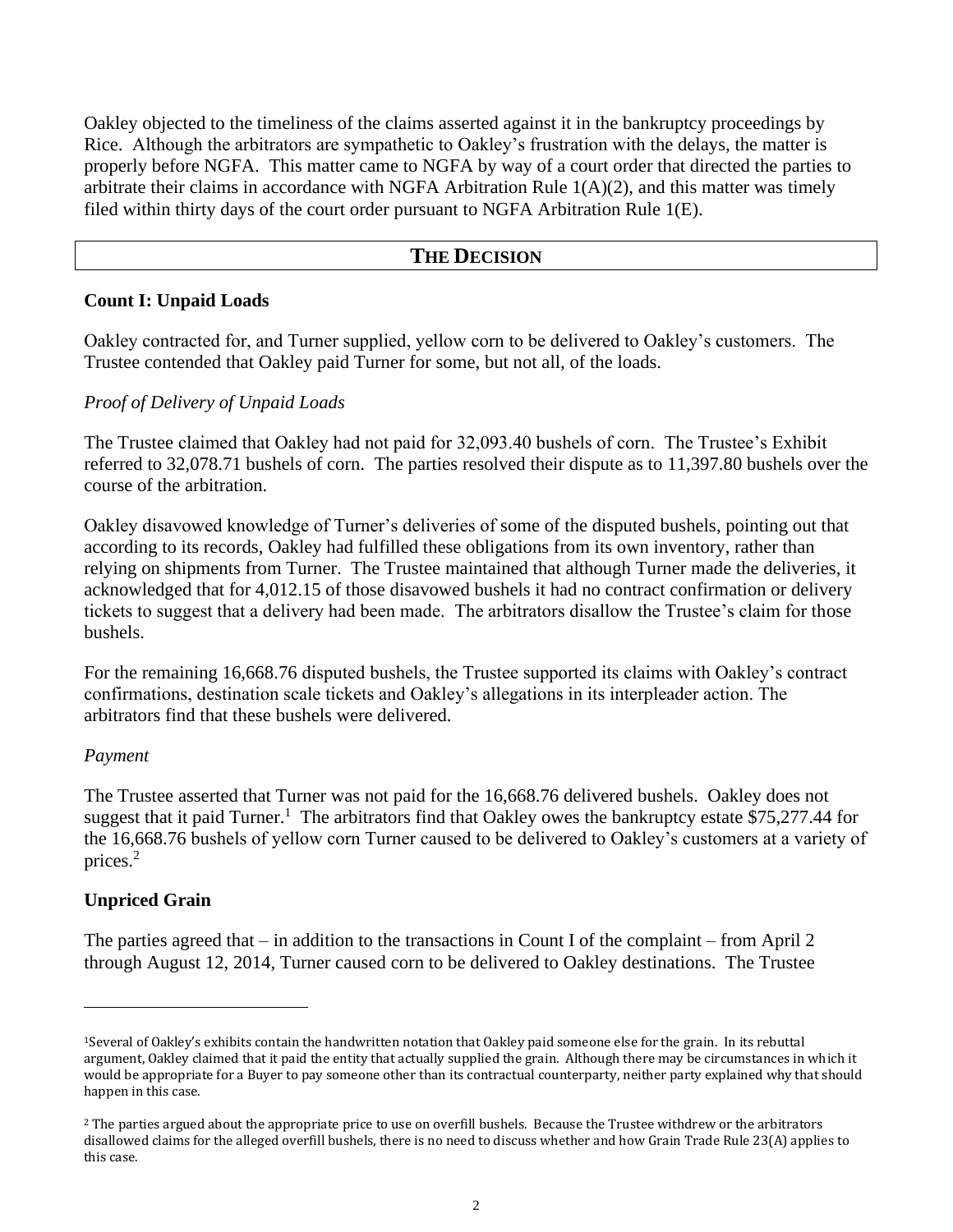observed that, when asking to pay money into the court interpleader proceeding, Oakley priced the grain as of September 26, using December futures. The Trustee, referring to NGFA Grain Trade Rule 9, asked the arbitrators to price the grain as of no later than the last delivery date to each of Oakley's customers.

Oakley countered that because it sent contract confirmations and Turner did not, absent a timely objection from Turner, Oakley's confirmation controlled. The arbitrators conclude Oakley might be right, except that neither party submitted a confirmation of these contracts.<sup>3</sup>

Absent any evidence of an agreement as to the price at which the corn was to be sold, the arbitrators fall back on NGFA Grain Trade Rule 9 on "Unpriced Contracts", which states:

All unpriced contracts shall be priced within the trading day's price range at Buyer's option while futures markets are open and tradable. Pricing shall not go beyond the contracted date of shipment, the date of actual shipment, or the day before the first notice day of the contract futures month involved, whichever comes first.

The Trustee presented evidence of the price at which trades were made near the time and place of the deliveries. Oakley did not challenge the Trustee's evidence and has produced no evidence of its own choosing, instead, to stand on its "confirmations." The Arbitrators, therefore, adopt the Trustee's evidence as the conclusive evidence of the trading day's price.

The parties agreed that Turner delivered corn to Oakley destinations. The amount of corn, however, is in question.<sup>4</sup> Because both parties referred to individual transactions on Trustee's Exhibit E, the arbitrators adopt that document as being the starting point from which to identify deliveries.

Oakley presented a thirty-page table of numbers that purports to tie individual deliveries to the Exhibit R "confirmations" and argues that the terms of the Exhibit R "confirmations" speak for themselves. The arbitrators infer that Oakley has no objection to the Exhibit E list of transactions, but that Oakley is

<sup>3</sup> The Trustee submitted "Exhibit R", five documents of unexplained origin, on Oakley letterhead, bearing the date September 26, 2014, purporting to be confirmations of five corn purchases. These documents, however, are not contract confirmations.

The parties agreed that Turner delivered corn to Oakley destinations. The arbitrators are willing to infer that Turner and Oakley had one or more oral agreements as to how much corn Turner would deliver at what price to which Oakley destinations. The arbitrators infer that those agreements were made before the April to August 2014 period during which the deliveries were made. The Exhibit R documents, dated September 26, 2014, do not fit the Grain Trade Rule 3 requirement that a confirmation be sent "not later than the close of the business day following the date of the trade". The two lawyers on the panel note that the documents fail as contract confirmations under the Uniform Commercial Code, too, because they were not sent within a "reasonable time" after the agreement and were not signed ("sufficient against the sender") by Oakley. Finally, although there is no rule prohibiting parties from contracting to buy and sell odd numbers of bushels, the arbitrators think it unlikely that the parties would agree to buy/sell corn in the quantities of 12,095.36, 10,821.07, 6,879.29, 7,437.49, and 27,729.28 bushels, as stated on the respective "confirmations".

<sup>4</sup>Exhibit R, (Oakley's "confirmations") refer to a total of 64,962.49 bushels. Oakley acknowledged, however, that there were additional spot sales. Oakley calculated that there were 728,367 bushels listed in all of the contracts to which the Trustee referred. The Trustee characterizes the number as 97,859.45 bushels in the Complaint (¶¶35-38), but the claims (Complaint ¶¶40, 45, 49, 53, 57 and 61) add up to 96,985.16 bushels. The Trustee goes on to present a table of transactions, "Exhibit E", that reports the total as being 97,101.12 bushels, the number the Trustee adopts in its rebuttal argument.

Because Oakley used Trustee's Exhibit E and because the 97,101.12 bushels shown on that exhibit constitute a plausible combination of Oakley's 64,962.49 "Exhibit R" bushels and an unidentified number of spot bushels, the arbitrators adopt "Exhibit E" as being the starting point from which to make calculations.